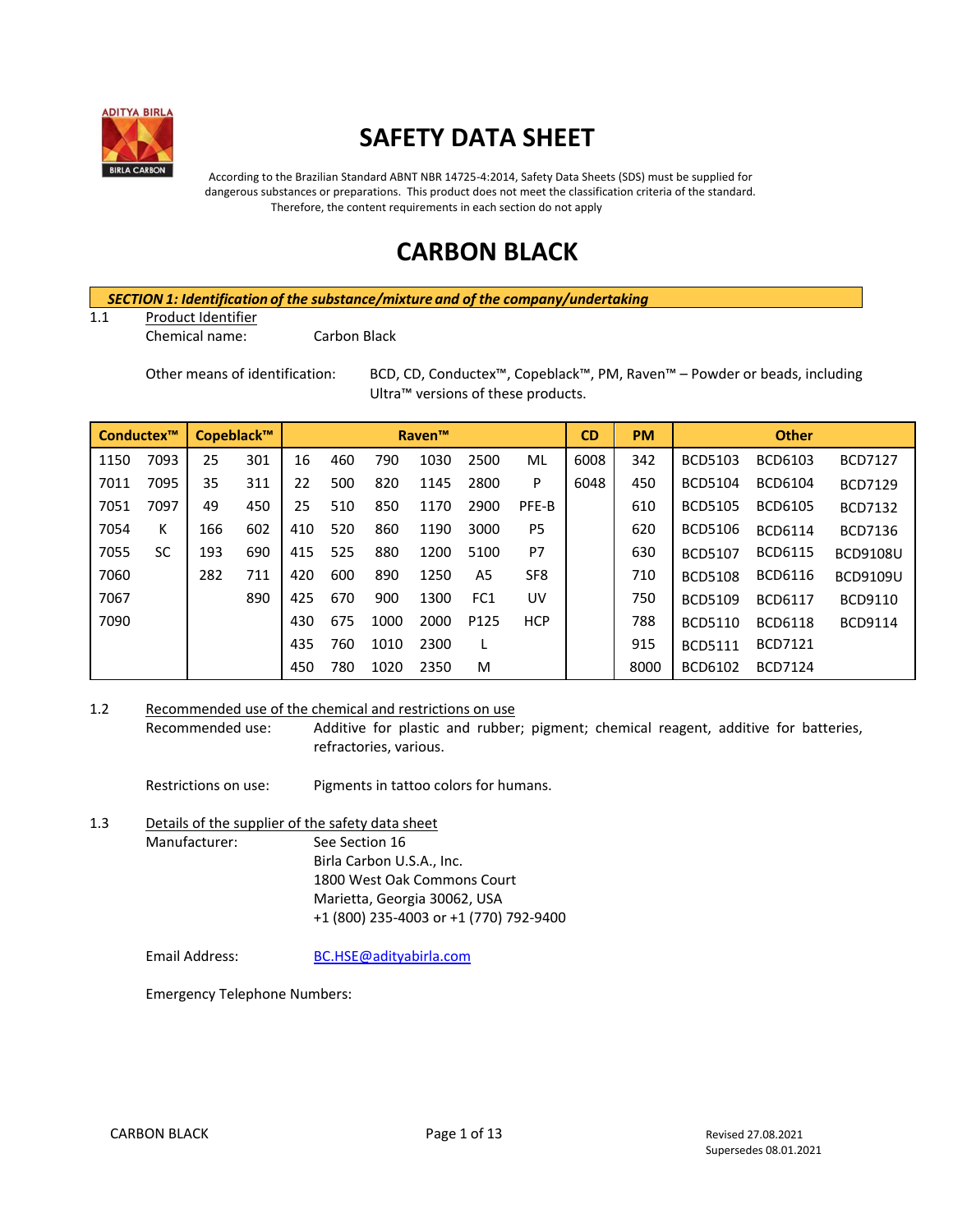|           | <b>Global Incident Response Hotline</b> |                    |                   |                     |                 |  |  |
|-----------|-----------------------------------------|--------------------|-------------------|---------------------|-----------------|--|--|
| Argentina | +54 11 5219 8871                        | China/Asia Pacific | +86 4001 2035 72  | Americas            | +1 760 476 3961 |  |  |
| Australia | +61 280 363 166                         | Korea              | +82 070 4732 5813 | Asia Pacific        | +1 760 476 3960 |  |  |
| Brazil    | +55 11 4349 1907                        | Mexico             | +52 55 41696225   | Europe              | +1 760 476 3962 |  |  |
| Chile     | +56 44 8905208                          | Peru               | +51 1 708 5593    | Middle East/Africa  | +1 760 476 3959 |  |  |
| Colombia  | +57 1 344 1317                          | Thailand           | +66 2105 6177     | Non-Region Specific | +1 760 476 3971 |  |  |
| China     | +86 4001 2001 74                        | United Kingdom     | +0 800 680 0425   | US & Canada         | +1 866 519 4752 |  |  |

## *SECTION 2: Hazard(s) Identification*

## 2.1 Classification of the substance or mixture Brazil: Not a hazardous substance or mixture according to Brazilian Standard ABNT NBR 14725-2.

2.2 Label elements Pictogram: None

| Signal Word:                    | None |
|---------------------------------|------|
| Hazard Statement:               | None |
| <b>Precautionary Statement:</b> | None |

## 2.3 Other hazards

This substance is classified as hazardous as a combustible dust by the United States 2012 OSHA Hazard Communication Standard (29 CFR 1910.1200) and the Canadian Hazardous Products Regulation (HPR) 2015. The signal word, hazard statement and precautionary statements in the United States and Canada are: WARNING May form combustible dust concentrations in air. Keep away from all ignition sources including heat, sparks and flame. Prevent dust accumulations to minimize explosion hazard. Do not expose to temperatures above 300°C. Hazardous products of combustion can include carbon monoxide, carbon dioxide, oxides of sulfur, and organic products.

- Eye: May cause reversible mechanical irritation.
- Skin: May cause mechanical irritation, soiling, and drying of skin. No cases of sensitization in humans have been reported.
- Inhalation: Dust may be irritating to the respiratory tract. Provide local exhaust ventilation. See Section 8.
- Ingestion: Adverse health effects are not expected.
- Carcinogenicity: Carbon black is listed by the International Agency for Research on Cancer (IARC) as a Group 2B substance (*possibly carcinogenic to humans).* See Section 11.

|     |                                                                                                                                    |             | <b>SECTION 3: Composition/information on ingredients</b> |  |  |  |  |  |
|-----|------------------------------------------------------------------------------------------------------------------------------------|-------------|----------------------------------------------------------|--|--|--|--|--|
| 3.1 | Substance                                                                                                                          |             |                                                          |  |  |  |  |  |
|     | 3.1.1                                                                                                                              |             | Carbon Black (amorphous) 100%                            |  |  |  |  |  |
|     | 3.1.2                                                                                                                              | CAS Number: | 1333-86-4                                                |  |  |  |  |  |
|     | 3.1.3                                                                                                                              | Synonyms:   | carbon black, furnace black                              |  |  |  |  |  |
|     | <b>SECTION 4: First-aid measures</b>                                                                                               |             |                                                          |  |  |  |  |  |
| 4.1 | Description of first-aid measures                                                                                                  |             |                                                          |  |  |  |  |  |
|     | Take affected persons into fresh air. If necessary, restore normal breathing through standard<br>Inhalation:<br>first aid measures |             |                                                          |  |  |  |  |  |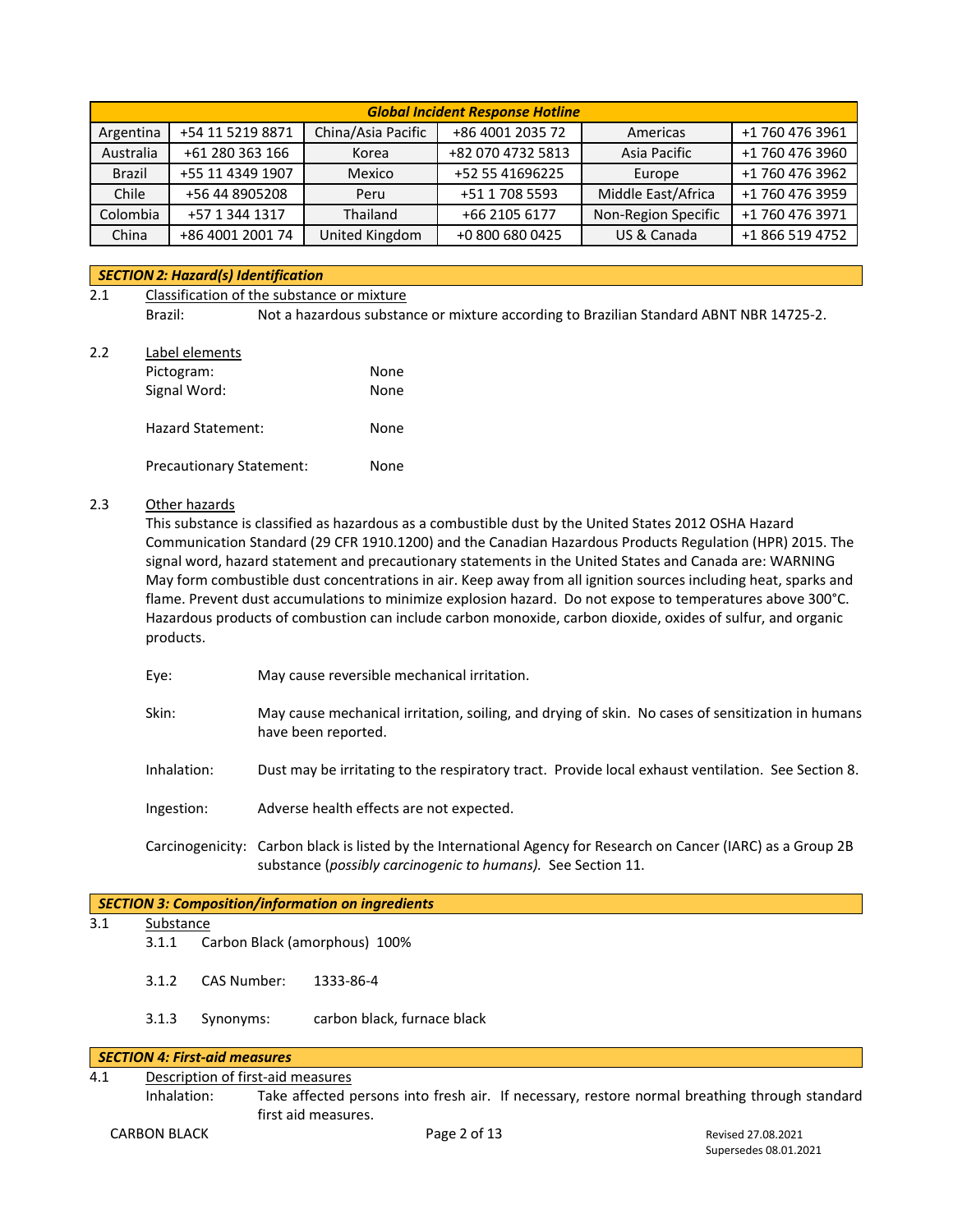|       | Skin:                                                          |                                                                                                                                                                                                                                                                                                                                                             |                                                                                                                                                    | Wash skin with mild soap and water. If symptoms persist, seek medical attention.                                                                                                                                           |  |  |
|-------|----------------------------------------------------------------|-------------------------------------------------------------------------------------------------------------------------------------------------------------------------------------------------------------------------------------------------------------------------------------------------------------------------------------------------------------|----------------------------------------------------------------------------------------------------------------------------------------------------|----------------------------------------------------------------------------------------------------------------------------------------------------------------------------------------------------------------------------|--|--|
|       | Eye:                                                           | seek medical attention.                                                                                                                                                                                                                                                                                                                                     |                                                                                                                                                    | Rinse eyes thoroughly with large volumes of water keeping eyelids open. If symptoms develop,                                                                                                                               |  |  |
|       | Ingestion:                                                     |                                                                                                                                                                                                                                                                                                                                                             | mouth to an unconscious person.                                                                                                                    | Do not induce vomiting. If conscious, give several glasses of water. Never give anything by                                                                                                                                |  |  |
| 4.2   | Symptoms:                                                      | See Section 2.                                                                                                                                                                                                                                                                                                                                              | Most important symptoms, both acute and delayed<br>Irritating to the eyes and respiratory tract if exposed above the occupational exposure limits. |                                                                                                                                                                                                                            |  |  |
| 4.3   | Note to physicians:                                            |                                                                                                                                                                                                                                                                                                                                                             | Treat symptomatically                                                                                                                              | Indication of any immediate medical attention and special treatment needed                                                                                                                                                 |  |  |
|       | <b>SECTION 5: Fire-fighting measures</b>                       |                                                                                                                                                                                                                                                                                                                                                             |                                                                                                                                                    |                                                                                                                                                                                                                            |  |  |
| 5.1   | <b>Extinguishing media</b><br>Suitable extinguishing media:    |                                                                                                                                                                                                                                                                                                                                                             | recommended if water is used.                                                                                                                      | Use foam, carbon dioxide $(CO2)$ , dry chemical, or water fog. A fog spray is                                                                                                                                              |  |  |
|       | Unsuitable extinguishing media:                                |                                                                                                                                                                                                                                                                                                                                                             |                                                                                                                                                    | Do not use high pressure media which could cause the formation of a<br>potentially explosible dust-air mixture.                                                                                                            |  |  |
| 5.2   |                                                                | Special hazards arising from the substance or mixture<br>Special hazards arising from the chemical:<br>It may not be obvious that carbon black is burning unless the material<br>is stirred and sparks are apparent. Carbon black that has been on fire<br>should be closely observed for at least 48 hours to ensure no<br>smoldering material is present. |                                                                                                                                                    |                                                                                                                                                                                                                            |  |  |
|       | <b>Hazardous Combustion Products:</b>                          |                                                                                                                                                                                                                                                                                                                                                             |                                                                                                                                                    | Carbon monoxide (CO), carbon dioxide (CO <sub>2</sub> ), and oxides of sulfur.                                                                                                                                             |  |  |
| 5.3   | Advice for fire fighters                                       | Special protective equipment for fire-fighters:                                                                                                                                                                                                                                                                                                             |                                                                                                                                                    | Wear full protective firefighting gear, including self-<br>contained breathing apparatus (SCBA). Wet carbon black<br>produces very slipper walking surfaces.                                                               |  |  |
|       | <b>SECTION 6: Accidental release measures</b>                  |                                                                                                                                                                                                                                                                                                                                                             |                                                                                                                                                    |                                                                                                                                                                                                                            |  |  |
| 6.1   |                                                                |                                                                                                                                                                                                                                                                                                                                                             |                                                                                                                                                    | Personal precautions, protective equipment and emergency procedures                                                                                                                                                        |  |  |
|       | Personal precautions:                                          |                                                                                                                                                                                                                                                                                                                                                             | See Section 8.                                                                                                                                     | Wet carbon black produces slippery walking surfaces. Avoid dust formation.<br>Wear appropriate personal protective equipment and respiratory protection.                                                                   |  |  |
|       | For emergency responders:                                      |                                                                                                                                                                                                                                                                                                                                                             |                                                                                                                                                    | Use personal protective equipment recommended in section 8.                                                                                                                                                                |  |  |
| $6.2$ | <b>Environmental precautions</b><br>Environmental precautions: |                                                                                                                                                                                                                                                                                                                                                             | bodies of water.                                                                                                                                   | Carbon black poses no significant environmental hazards. Contain spilled<br>product on land, if possible. As a matter of good practice, minimize<br>contamination of sewage water, soil, groundwater, drainage systems, or |  |  |
| 6.3   | Methods for containment:                                       |                                                                                                                                                                                                                                                                                                                                                             | Methods and materials for containment and cleaning up                                                                                              | Prevent further leakage or spillage if safe to do so.                                                                                                                                                                      |  |  |

CARBON BLACK Page 3 of 13 Revised 27.08.2021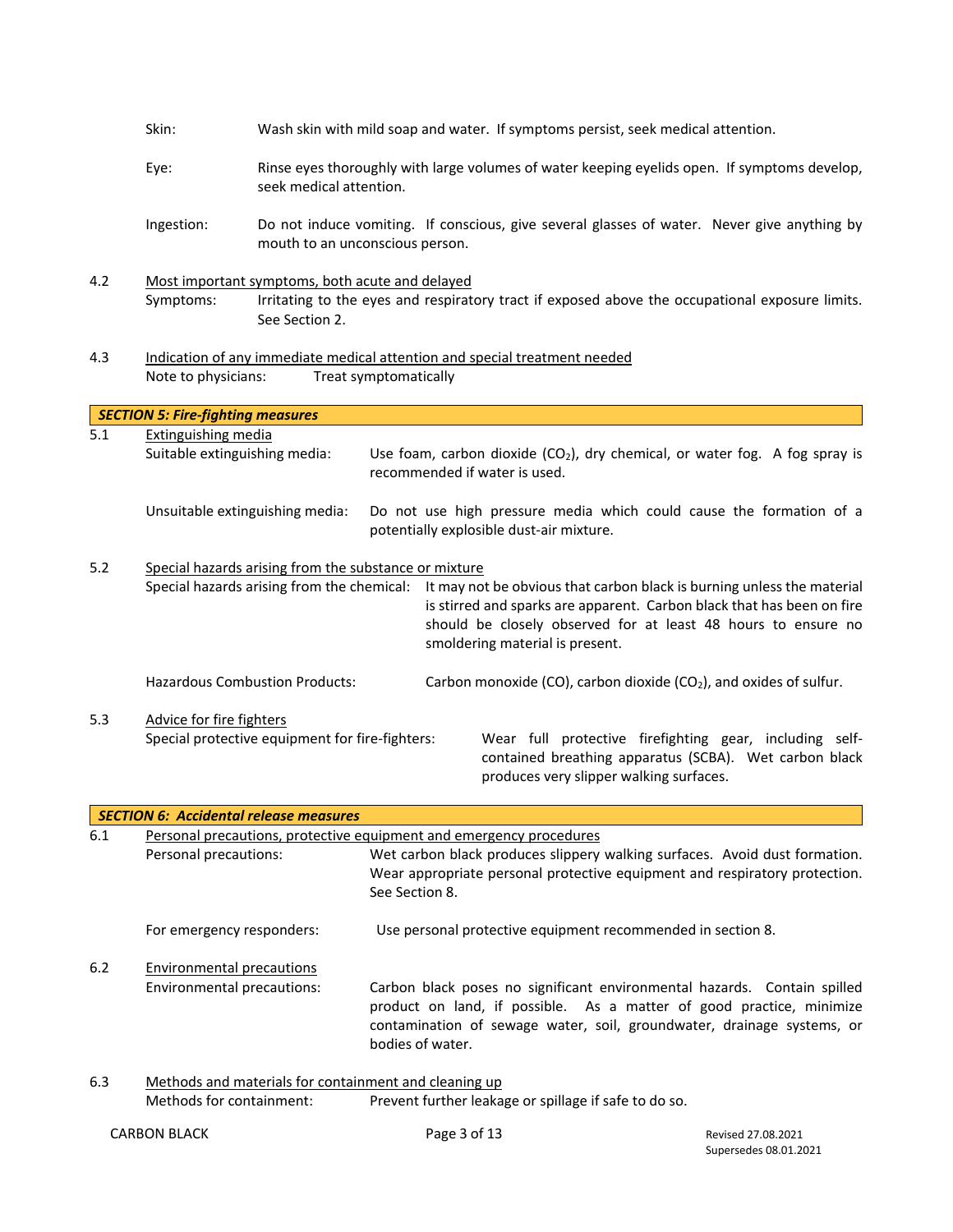Methods for cleaning up: Small spills should be vacuumed when possible. Dry sweeping is not recommended. A vacuum equipped with high efficiency particulate air (HEPA) filtration is recommended. If necessary, light water spray will reduce dust for dry sweeping. Large spills may be shoveled into containers. See Section 13.

## *SECTION 7: Handling and storage*

## 7.1 Precautions for safe handling

Advice on safe handling: Avoid dust formation. Do not breathe dust. Provide appropriate local exhaust to minimize dust formation. Do not use compressed air.

> Take precautionary measures against static discharges. Provide adequate precautions, such as electrical grounding and bonding, or inert atmospheres. Grounding of equipment and conveying systems may be required under certain conditions. Safe work practices include the elimination of potential ignition sources in proximity to carbon black dust; good housekeeping to avoid accumulations of dust on all surfaces; appropriate exhaust ventilation design and maintenance to control airborne dust levels to below the applicable occupational exposure limit. If hot work is required, the immediate work area must be cleared of carbon black dust.

General hygiene considerations: Handle in accordance with good industrial hygiene and safety practices.

## 7.2 Conditions for safe storage, including any incompatibilities

Storage conditions: Keep in a dry, cool, and well-ventilated location. Store away from heat, ignition sources, and strong oxidizers.

> Carbon black is not classifiable as a Division 4.2 self-heating substance under the UN test criteria. However, current UN criteria for determining if a substance is self-heating is volume dependent. This classification may not be appropriate for large volume storage container.

> Before entering vessels and confined spaces containing carbon black, test for adequate oxygen, flammable gases and potential toxic air contaminants. Do not allow dust to accumulate on surfaces.

Incompatible materials: Strong oxidizers.

## *SECTION 8: Exposure controls/personal protection*

8.1 Control parameters

Exposure guidelines: Representative occupational exposure limits currently available for carbon black (CAS number: 1333-86-4).

| Country              | Concentration, mg/m3            |
|----------------------|---------------------------------|
| Argentina            | 3.5, TWA                        |
| Brazil               | 3.5, TWA                        |
| Colombia             | 3.0, TWA, inhalable             |
| Mexico               | 3.5, TWA                        |
| <b>United States</b> | 3.5, TWA, OSHA-PEL              |
|                      | 3.0, TWA, ACGIH-TLV®, inhalable |
|                      | 3.5, TWA, NIOSH-REL             |
|                      |                                 |

\*Please consult the current version of the standard or regulation that may apply to your operations.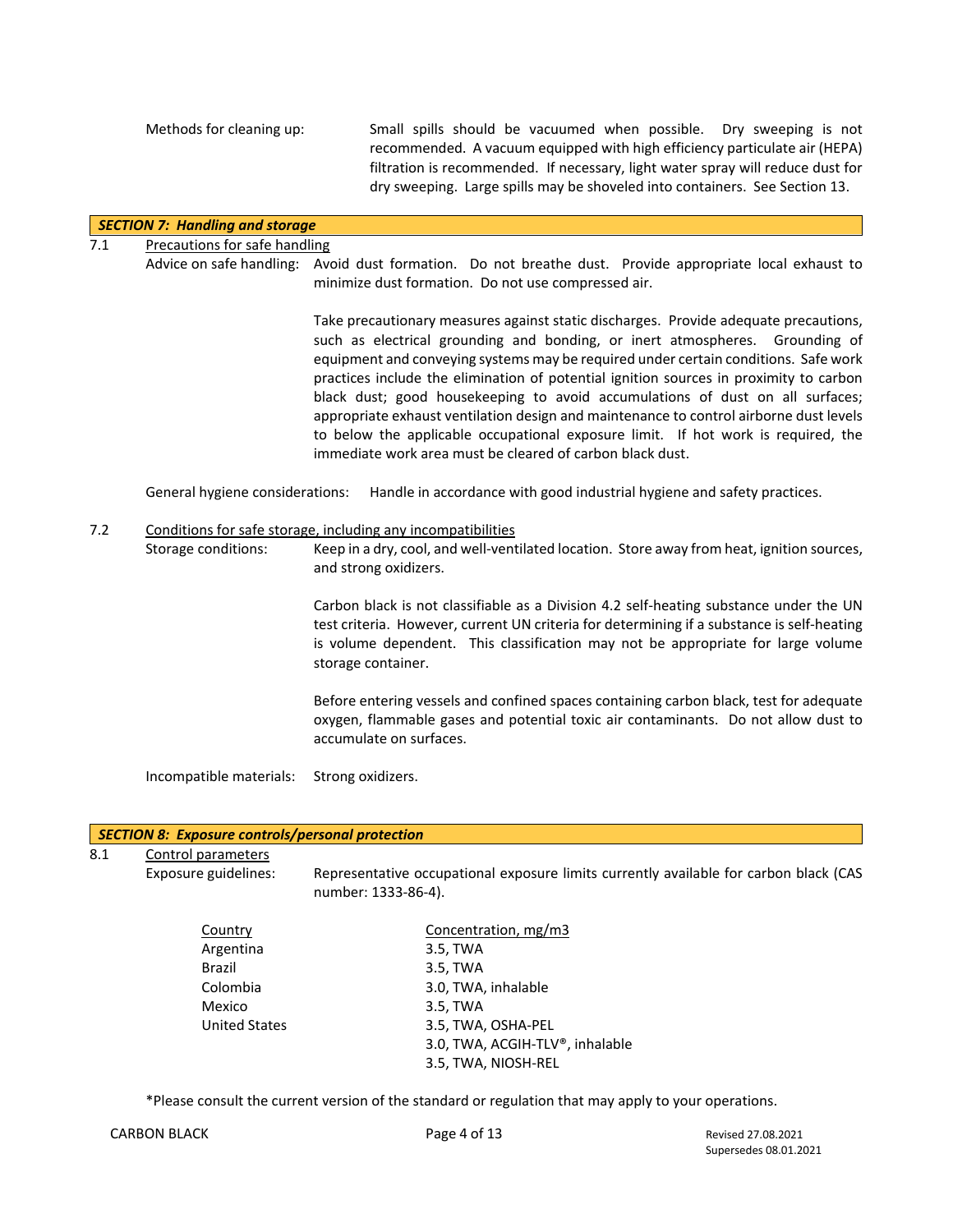| $ACGIH^*$    | American Conference of Governmental Industrial Hygienists         |
|--------------|-------------------------------------------------------------------|
| mg/m3        | milligrams per cubic meter                                        |
| <b>DNEL</b>  | Derived no-effect level                                           |
| <b>NIOSH</b> | National Institute for Occupational Safety and Health             |
| <b>OSHA</b>  | Occupational Safety and Health Administration                     |
| PEL.         | permissible exposure limit                                        |
| <b>REL</b>   | recommended exposure limit                                        |
| <b>STEL</b>  | short-term exposure limit                                         |
| <b>TLV</b>   | threshold limit value                                             |
| <b>TWA</b>   | time weighted average, eight (8) hours unless otherwise specified |

Predicted No Effect Concentration: Not applicable

## 8.2 Exposure controls

Engineering controls: Use process enclosures and/or exhaust ventilation to keep airborne dust concentrations below the occupational exposure limit.

## Personal Protective Equipment (PPE)

Respiratory: Approved air purifying respirator (APR) should be used where airborne dust concentrations are expected to exceed occupational exposure limits. Use a positivepressure, air supplied respirator if there is any potential for uncontrolled release, exposure levels are not known, or in circumstances where APRs may not provide adequate protection.

> When respiratory protection is required to minimize exposures to carbon black, programs should follow the requirements of the appropriate governing body for the country, province or state. Selected references to respiratory protection standards are provided below:

- OSHA 29CFR1910.134, Respiratory Protection
- CR592 Guidelines for Selection and Use of Respiratory Protective Devices (CEN)
- German/European Standard DIN/EN 143, Respiratory Protective Devices for Dusty Materials (CEN)

| Hand protection:     | Wear protective gloves. Use a barrier cream. Wash hands and skin with mild<br>soap and water.                                                  |
|----------------------|------------------------------------------------------------------------------------------------------------------------------------------------|
| Eye/face protection: | Wear safety glasses or goggles.                                                                                                                |
| Skin protection:     | Wear general protective clothing to minimize skin contact. Wash clothing<br>daily. Work clothes should not be taken home.                      |
| Other:               | Emergency eyewash and safety showers should be in close proximity. Wash<br>hands and face thoroughly with mild soap before eating or drinking. |

Environmental exposure controls: in accordance with all local legislation and permit requirements.

|     | <b>SECTION 9: Physical and chemical properties</b>    |                  |
|-----|-------------------------------------------------------|------------------|
| 9.1 | Information on basic physical and chemical properties |                  |
|     | Appearance:                                           | powder or pellet |
|     | Color:                                                | black            |
|     | Odor:                                                 | odorless         |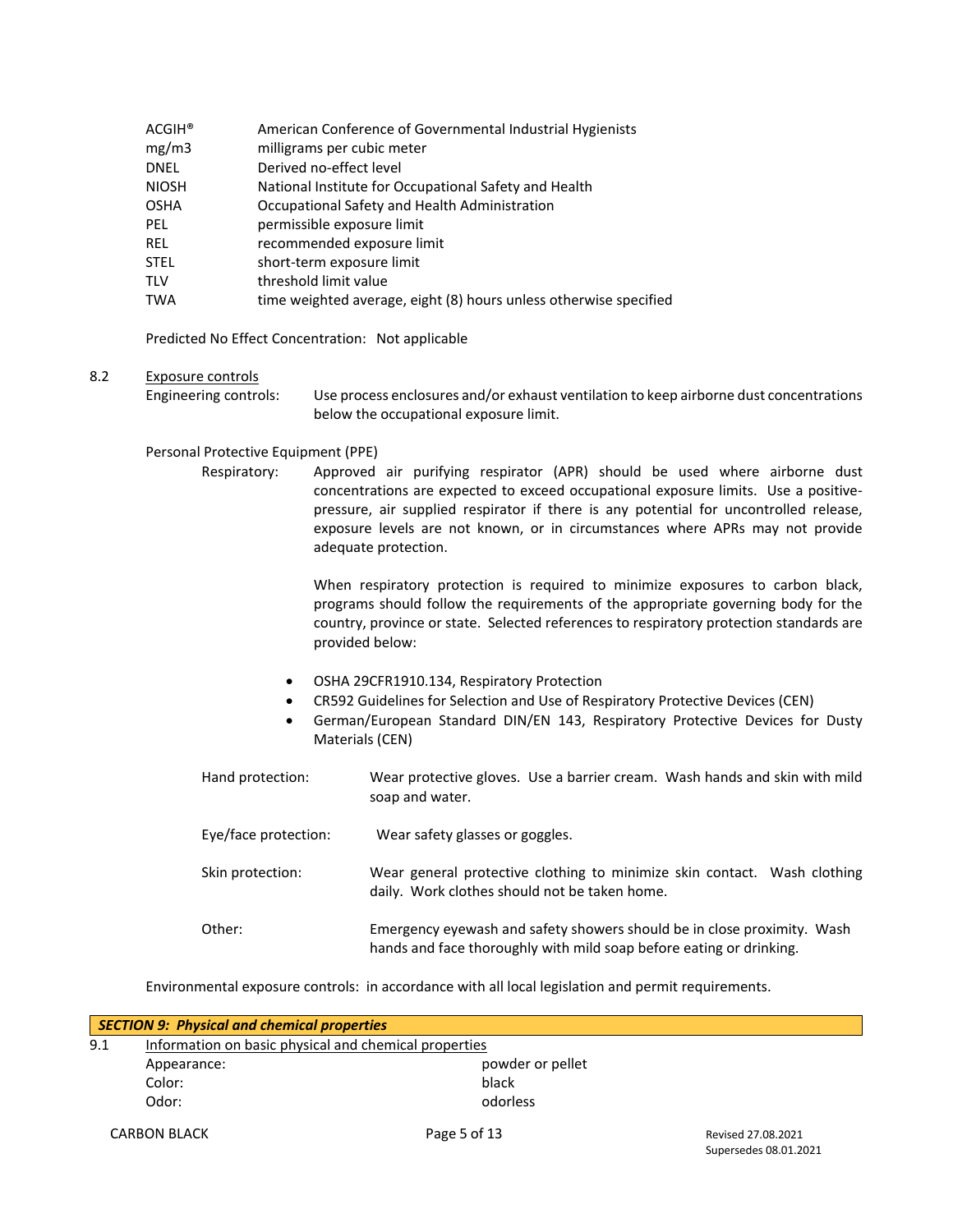Odor threshold: not applicable not applicable Melting point/freezing point: not applicable Boiling point/range: not applicable Vapor pressure: not applicable Vapor Density: and applicable here is a state of the mot applicable Oxidizing properties: not applicable Flash Point: not applicable Flammability: not flammable Explosive properties: Dust may form explosible mixture in air Explosion limits (air): Upper: not available Lower:  $50 g/m<sup>3</sup>$  (dust) Evaporation rate: not applicable Density:  $(20^{\circ}C)$ : 1.7 – 1.9 g/cm<sup>3</sup> Bulk density:  $1.25-40$  lb/ft<sup>3</sup>, 20-640 kg/m<sup>3</sup> Pellets: 200-680 kg/m<sup>3</sup> Powder (fluffy):  $20-380 \text{ kg/m}^3$ Solubility (in Water): insoluble pH value: (ASTM 1512): 4-11 [50 g/l water, 68ºF (20ºC)] Partition coefficient (n-octanol/water): not applicable Viscosity:  $\blacksquare$ Decomposition temperature: not applicable Auto-ignition temperature: >140°C Minimum Ignition temperature: >500ºC (BAM Furnace)(VDI 2263) >315ºC (Godberg-Greenwald Furnace)(VDI 2263) Minimum ignition energy: >10,000 mJ (VDI 2263) Ignition energy:  $\qquad \qquad \qquad$  not available Maximum absolute explosion pressure: 10 bar (VDI 2263) Maximum rate of pressure rise: 30-400 bar/sec (VDI 2263 and ASTM E1226-88) Burn Velocity:  $> 45$  seconds (not classified as "highly flammable" or "easily ignitable") Kst Value: not available Dust explosion classification: ST1 Decomposition temperature: not applicable 9.2 Other information Not available *SECTION 10: Stability and reactivity* 10.1 Reactivity Reactivity: May react exothermically upon contact with strong oxidizers. 10.2 Chemical stability Stability: Stable under normal ambient conditions.

Explosion data Sensitivity to mechanical impact: Not sensitive to mechanical impact Sensitivity to static discharge: Dust may form explosible mixture in air. Avoid dust formation. Do not create

10.3 Possibility of hazardous reactions

a dust cloud. Take precautionary measures against static discharges. Ensure all equipment is earthed/grounded before beginning transfer operation.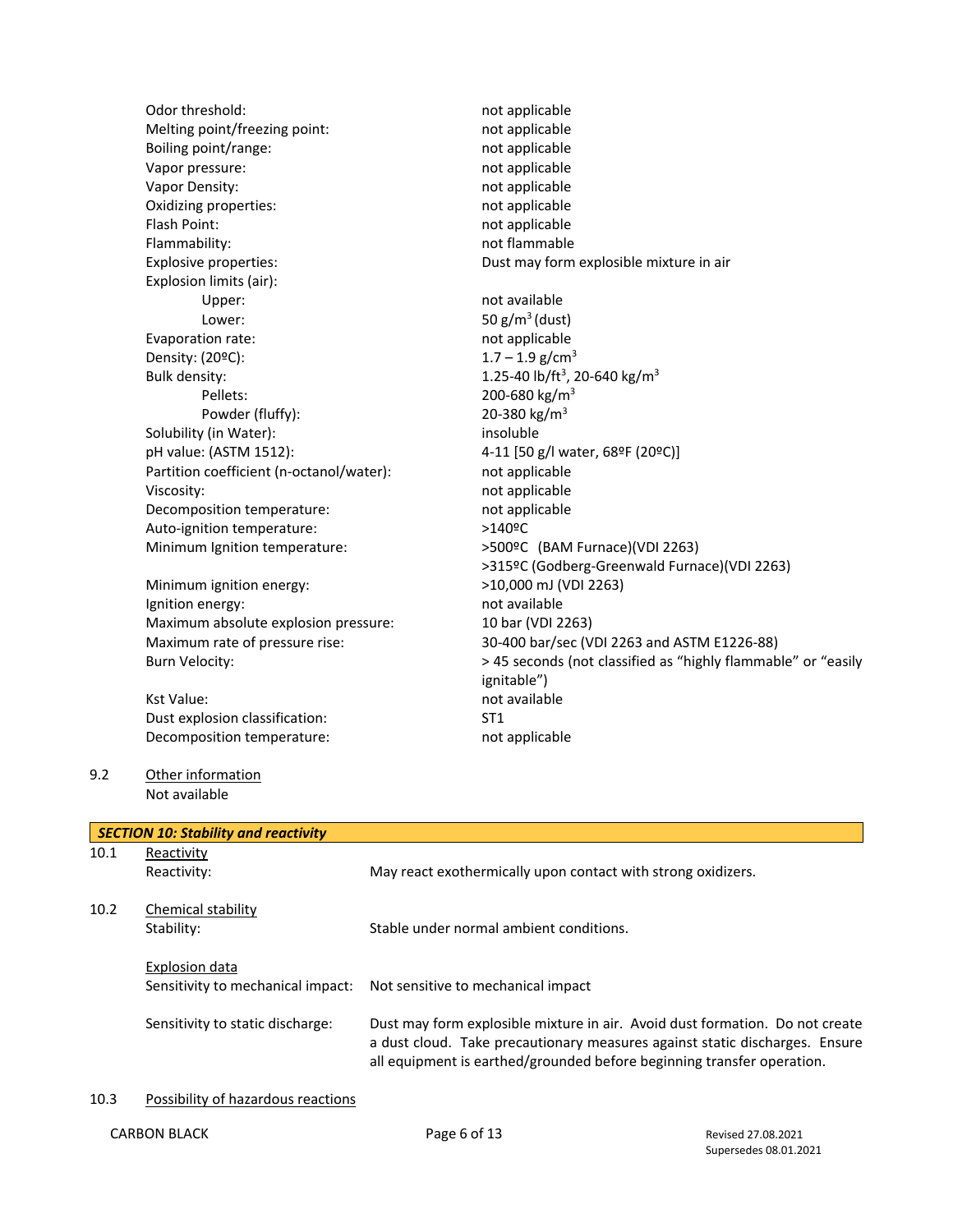|      | Hazardous polymerization:                                         | Does not occur.                                                                                                                                                                                                                                                                                                                                                                                                                                                                                                                                                                                                            |
|------|-------------------------------------------------------------------|----------------------------------------------------------------------------------------------------------------------------------------------------------------------------------------------------------------------------------------------------------------------------------------------------------------------------------------------------------------------------------------------------------------------------------------------------------------------------------------------------------------------------------------------------------------------------------------------------------------------------|
|      | Possibility of hazardous reactions: None under normal conditions. |                                                                                                                                                                                                                                                                                                                                                                                                                                                                                                                                                                                                                            |
| 10.4 | Conditions to avoid<br>Conditions to avoid:                       | Avoid high temperatures >400°C (>752°F) and sources of ignition.                                                                                                                                                                                                                                                                                                                                                                                                                                                                                                                                                           |
| 10.5 | Incompatible materials<br>Incompatible materials:                 | Strong oxidizers.                                                                                                                                                                                                                                                                                                                                                                                                                                                                                                                                                                                                          |
| 10.6 | Hazardous decomposition products                                  | Hazardous decomposition products: Carbon monoxide, carbon dioxide, organic products of combustion, oxides of<br>sulfur.                                                                                                                                                                                                                                                                                                                                                                                                                                                                                                    |
|      | <b>SECTION 11: Toxicological information</b>                      |                                                                                                                                                                                                                                                                                                                                                                                                                                                                                                                                                                                                                            |
| 11.1 | Information on toxicological effects                              |                                                                                                                                                                                                                                                                                                                                                                                                                                                                                                                                                                                                                            |
|      | <b>Acute Toxicity:</b><br>Oral LD50:                              | $LD_{50}$ (rat) > 8000 mg/kg. (Equivalent to OECD TG 401)                                                                                                                                                                                                                                                                                                                                                                                                                                                                                                                                                                  |
|      | Inhalation LD50:                                                  | No data available                                                                                                                                                                                                                                                                                                                                                                                                                                                                                                                                                                                                          |
|      | Dermal LD50:                                                      | No data available                                                                                                                                                                                                                                                                                                                                                                                                                                                                                                                                                                                                          |
|      | Skin corrosion/irritation:                                        | Rabbit: not irritating. (Equivalent to OECD TG 404)<br>Edema = 0 (max. attainable irritation score: 4)<br>Erythema = $0$ (max. attainable irritation score: 4)<br>Assessment: Not irritating to skin.                                                                                                                                                                                                                                                                                                                                                                                                                      |
|      | Serious eye damage/irritation:                                    | Rabbit: not irritating. (OECD TG 405)<br>Cornea: 0 (max. attainable irritation score: 4)<br>Iris: 0 (max. attainable irritation score: 2)<br>Conjunctivae: 0 (max. attainable irritation score: 3)<br>Chemosis: 0 (max. attainable irritation score: 4)<br>Assessment: Not irritating to the eyes.                                                                                                                                                                                                                                                                                                                         |
|      | Sensitization:                                                    | Guinea pig skin (Buehler Test): Not sensitizing (OECD TG 406)<br>Assessment: Not sensitizing in animals.<br>No cases of sensitization in humans have been reported.                                                                                                                                                                                                                                                                                                                                                                                                                                                        |
|      | Germ cell mutagenicity:                                           | In vitro: Carbon black is not suitable to be tested directly in bacterial (Ames<br>test) and other in vitro systems because of its insolubility. However, when<br>organic solvent extracts of carbon black have been tested, results showed no<br>mutagenic effects. Organic solvent extracts of carbon black can contain traces<br>of polycyclic aromatic hydrocarbons (PAHs). A study to examine the<br>bioavailability of these PAHs showed that they are very tightly bound to carbon<br>black and are not bioavailable (Borm, 2005).<br>In vivo: In an experimental investigation, mutational changes in the hprt ene |
|      |                                                                   | were reported in alveolar epithelial cells in the rat following inhalation<br>exposure to carbon black (Driscoll, 1997). This observation is considered to be<br>rat-specific and a consequence of "lung overload," which leads to chronic<br>inflammation and release of reactive oxygen species. This is considered to be                                                                                                                                                                                                                                                                                                |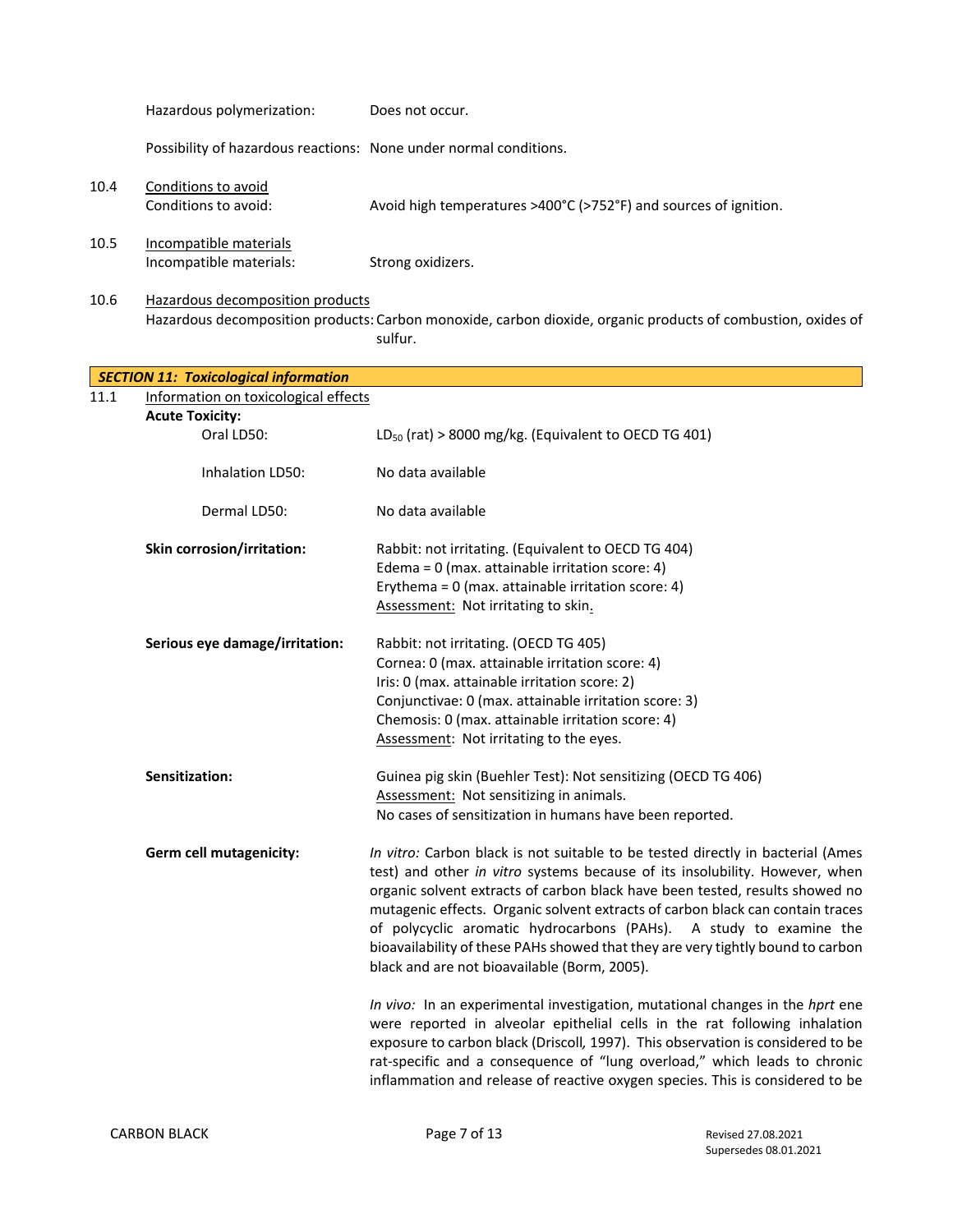a secondary genotoxic effect and, thus, carbon black itself would not be considered to be mutagenic.

Assessment: *In vivo* mutagenicity in rats occurs by mechanisms secondary to a threshold effect and is a consequence of "lung overload," which leads to chronic inflammation and the release of genotoxic oxygen species. This mechanism is considered to be a secondary genotoxic effect and, thus, carbon black itself would not be considered to be mutagenic.

**Carcinogenicity:** Animal toxicity Rat, oral, duration 2 years.

Effect: no tumors.

Mouse, oral, duration 2 years. Effect: no tumors.

Mouse, dermal, duration 18 months. Effect: no skin tumors.

Rat, inhalation, duration 2 years. Target organ: lungs. Effect: inflammation, fibrosis, tumors.

Note: Tumors in the rat lung are considered to be related to "lung overload" rather than to a specific chemical effect of carbon black itself in the lung. These effects in rats have been reported in many studies on other poorly soluble inorganic particles and appear to be rat specific (ILSI, 2000). Tumors have not been observed in other species (i.e., mouse and hamster) for carbon black or other poorly soluble particles under similar circumstances and study conditions.

#### Mortality studies (human data)

A study on carbon black production workers in the UK (Sorahan, 2001) found an increased risk of lung cancer in two of the five plants studied; however, the increase was not related to the dose of carbon black. Thus, the authors did not consider the increased risk in lung cancer to be due to carbon black exposure. A German study of carbon black workers at one plant (Morfeld, 2006; Buechte, 2006) found a similar increase in lung cancer risk but, like the Sorahan, 2001 (UK study), found no association with carbon black exposure. A large US study of 18 plants showed a reduction in lung cancer risk in carbon black production workers (Dell*,* 2006). Based upon these studies, the February 2006 Working Group at the International Agency for Research on Cancer (IARC) concluded that the human evidence for carcinogenicity was *inadequate* (IARC, 2010).

Since the IARC evaluation of carbon black, Sorahan and Harrington (2007) have re-analyzed the UK study data using an alternative exposure hypothesis and found a positive association with carbon black exposure in two of the five plants. The same exposure hypothesis was applied by Morfeld and McCunney (2009) to the German cohort; in contrast, they found no association between carbon black exposure and lung cancer risk and, thus, no support for the alternative exposure hypothesis used by Sorahan and Harrington.

Overall, as a result of these detailed investigations, no causative link between carbon black exposure and cancer risk in humans has been demonstrated.

#### IARC cancer classification

CARBON BLACK **CARBON BLACK Page 8 of 13** Revised 27.08.2021 In 2006 IARC re-affirmed its 1995 finding that there is *"inadequate evidence"* from human health studies to assess whether carbon black causes cancer in humans. IARC concluded that there is *"sufficient*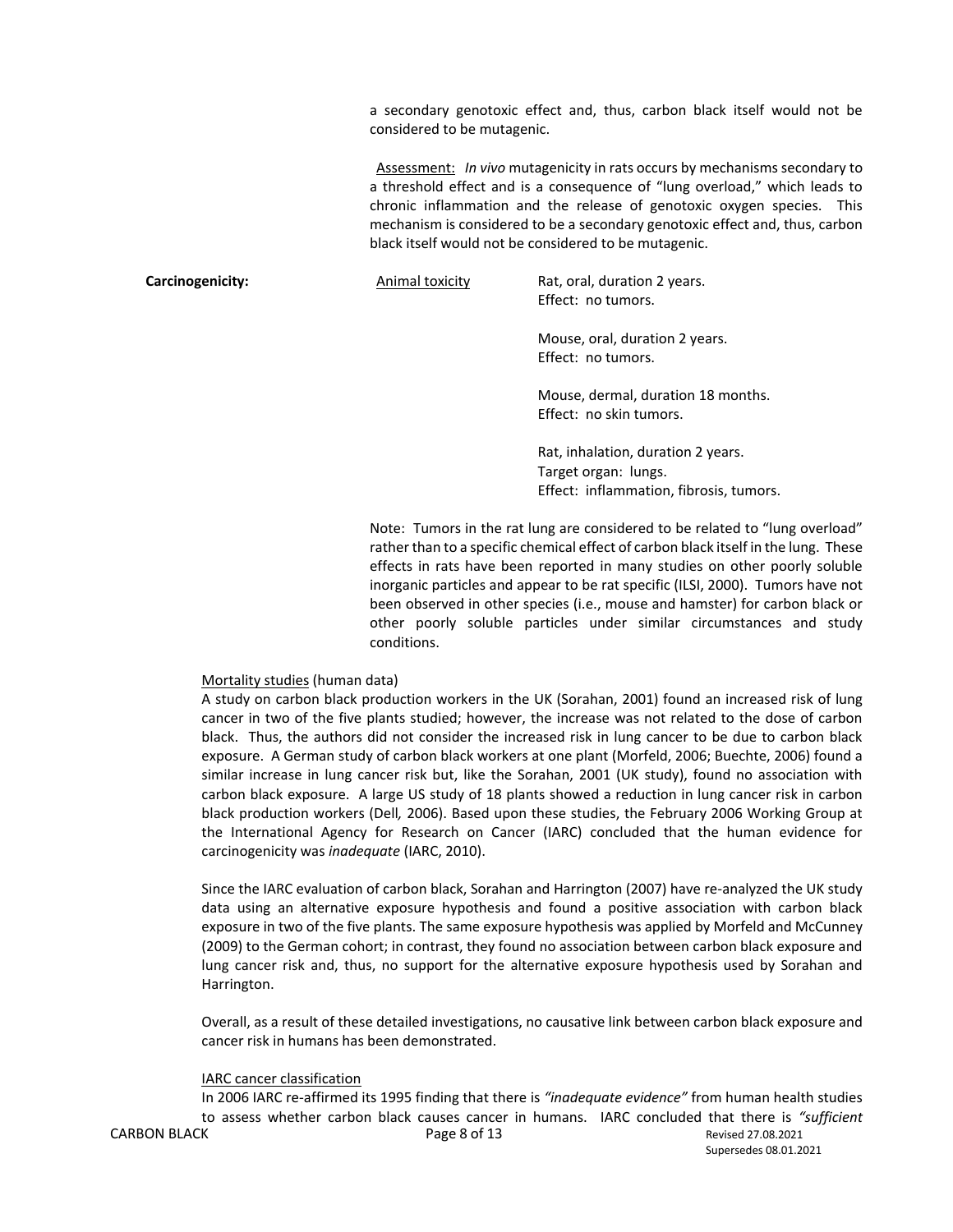*evidence*" in experimental animal studies for the carcinogenicity of carbon black. IARC's overall evaluation is that carbon black is *"possibly carcinogenic to humans (Group 2B)".* This conclusion was based on IARC's guidelines, which generally require such a classification if one species exhibits carcinogenicity in two or more animal studies (IARC, 2010).

Solvent extracts of carbon black were used in one study of rats in which skin tumors were found after dermal application and several studies of mice in which sarcomas were found following subcutaneous injection. IARC concluded that there was *"sufficient evidence"* that carbon black extracts can cause cancer in animals (Group 2B).

#### ACGIH cancer classification

Confirmed Animal Carcinogen with Unknown Relevance to Humans (Category A3 Carcinogen).

Assessment: Applying the guidelines of self-classification under the Globally Harmonized System of Classification and Labeling of Chemicals, carbon black is not classified as a carcinogen. Lung tumors are induced in rats as a result of repeated exposure to inert, poorly soluble particles like carbon black and other poorly soluble particles. Rat tumors are a result of a secondary non-genotoxic mechanism associated with the phenomenon of lung overload. This is a species-specific mechanism that has questionable relevance for classification in humans. In support of this opinion, the CLP Guidance for Specific Target Organ Toxicity – Repeated Exposure (STOT-RE), cites lung overload under mechanisms not relevant to humans. Human health studies show that exposure to carbon black does not increase the risk of carcinogenicity.

**Reproductive and developmental toxicity:** Assessment: No effects on reproductive organs or fetal development have been reported in long-term repeated dose toxicity studies in animals.

**Specific target organ toxicity – single exposure (STOT-SE):** Assessment: Based on available data, specific

target organ toxicity is not expected after single oral, single inhalation, or single dermal exposure.

## **Specific target organ toxicity – repeated exposure (STOT-RE):**

Animal toxicity

Repeated dose toxicity: inhalation (rat), 90 days, No Observed Adverse Effect Concentration (NOAEC) = 1.1 mg/m<sup>3</sup> (respirable)

Target organ/effects at higher doses are lung inflammation, hyperplasia, and fibrosis.

Repeated dose toxicity: oral (mouse), 2 yrs, No Observed Effect Level (NOEL) = 137 mg/kg (body wt.)

Repeated dose toxicity: oral (rat), 2 yrs, NOEL = 52 mg/kg (body wt.)

Although carbon black produces pulmonary irritation, cellular proliferation, fibrosis, and lung tumors in the rat under conditions of lung overload, there is evidence to demonstrate that this response is principally a species-specific response that is not relevant to humans.

## Morbidity studies (human data)

Results of epidemiological studies of carbon black production workers suggest that cumulative exposure to carbon black may result in small, non-clinical decrements in lung function. A U.S. respiratory morbidity study suggested a 27 ml decline in FEV<sub>1</sub> from a 1 mg/m<sup>3</sup> 8 hour TWA daily (inhalable fraction) exposure over a 40-year period (Harber, 2003). An earlier European investigation suggested that exposure to 1 mg/m<sup>3</sup> (inhalable fraction) of carbon black over a 40-year working lifetime would result in a 48 ml decline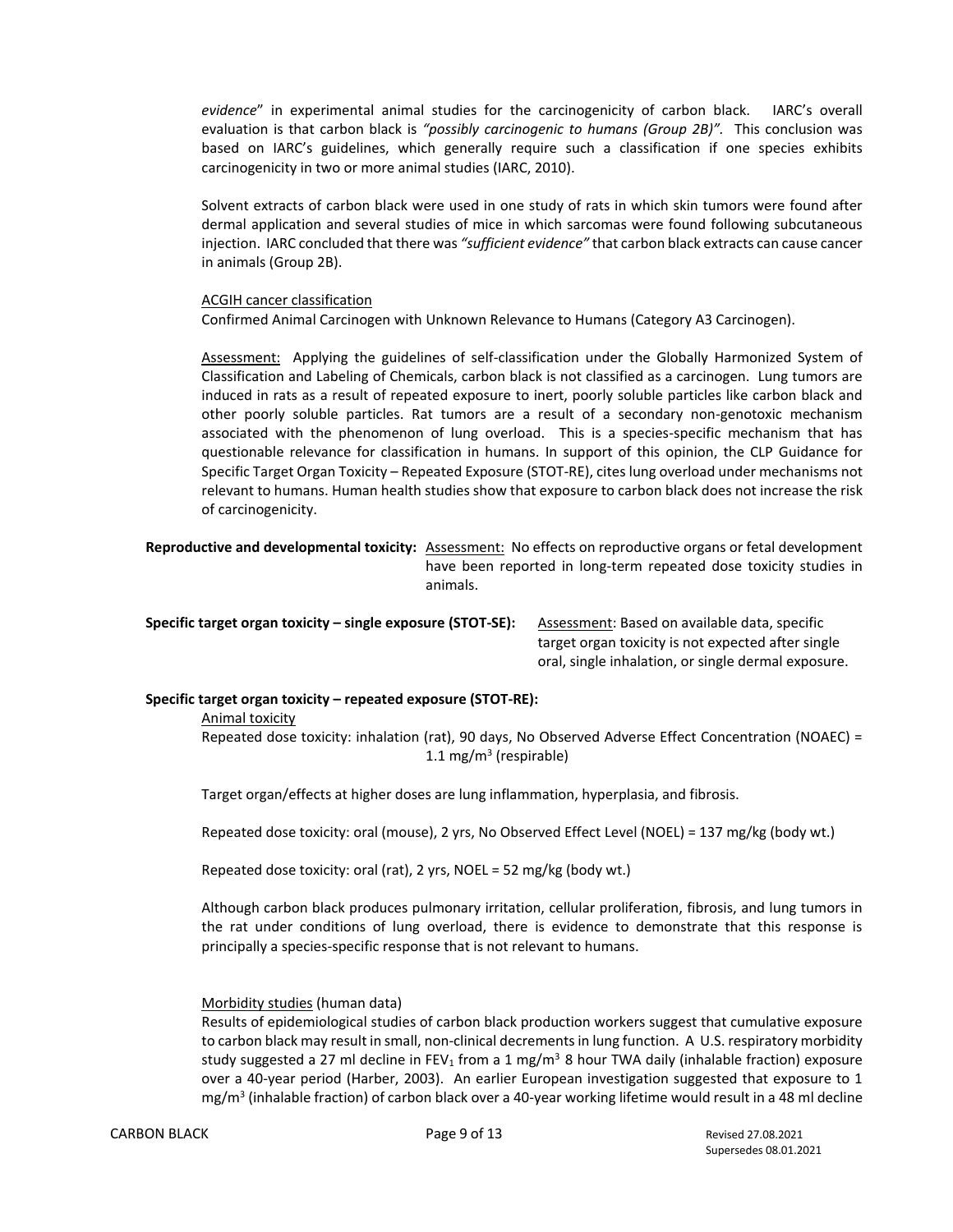in FEV<sub>1</sub> (Gardiner, 2001). However, the estimates from both studies were only of borderline statistical significance. Normal age-related decline over a similar period of time would be approximately 1200 ml.

In the U.S. study, 9% of the highest non-smokers exposure group (in contrast to 5% of the unexposed group) reported symptoms consistent with chronic bronchitis. In the European study, methodological limitations in the administration of the questionnaire limit the conclusions that can be drawn about reported symptoms. This study, however, indicated a link between carbon black and small opacities on chest films, with negligible effects on lung function.

#### Assessment:

**Inhalation** - Applying the guidelines of self-classification under GHS, carbon black is not classified under STOT-RE for effects on the lung. Classification is not warranted on the basis of the unique response of rats resulting from "lung overload" following exposure to poorly soluble particles such as carbon black. The pattern of pulmonary effects in the rat, such as inflammation and fibrotic responses, are not observed in other rodent species, non-human primates, or humans under similar exposure conditions. Lung overload does not appear to be relevant for human health. Overall, the epidemiological evidence from well-conducted investigations has shown no causative link between carbon black exposure and the risk of non-malignant respiratory disease in humans. A STOT-RE classification for carbon black after repeated inhalation exposure is not warranted.

**Oral:** Based on available data, specific target organ toxicity is not expected after repeated oral exposure.

**Dermal:** Based on available data and the chemical-physical properties (insolubility, low absorption potential), specific target organ toxicity is not expected after repeated dermal exposure.

## **Aspiration hazard:** Assessment: Based on industrial experience and the available data, no aspiration hazard is expected.

|      | <b>SECTION 12: Ecological information</b> |                                                                                                             |  |  |  |  |  |
|------|-------------------------------------------|-------------------------------------------------------------------------------------------------------------|--|--|--|--|--|
| 12.1 | Toxicity                                  |                                                                                                             |  |  |  |  |  |
|      | Aquatic toxicity:                         |                                                                                                             |  |  |  |  |  |
|      | Acute fish toxicity:                      | LCO (96 h) 1000mg/l, Species: <i>Brachydanio rerio</i> (zebrafish), Method:<br>OFCD Guideline 203           |  |  |  |  |  |
|      | Acute invertebrate toxicity:              | EC50 (24 h) > 5600 mg/l, Species: Daphnia magna (waterflea),<br>Method: OFCD Guideline 202                  |  |  |  |  |  |
|      | Acute algae toxicity:                     | EC50 (72 h) >10,000 mg/l, NOEC 10,000 mg/l, Species: Scenedesmus<br>subspicatus, Method: OECD Guideline 201 |  |  |  |  |  |
|      | Activated sludge:                         | EC0 (3 h) > 400 mg/l, EC10 (3h): ca. 800 mg/l, Method: DEV L3 (TTC<br>test)                                 |  |  |  |  |  |

#### 12.2 Persistence and degradability

Not soluble in water. Expected to remain on soil surface. Not expected to degrade.

12.3 Bioaccumulative potential Not expected because of the physicochemical properties of the substance.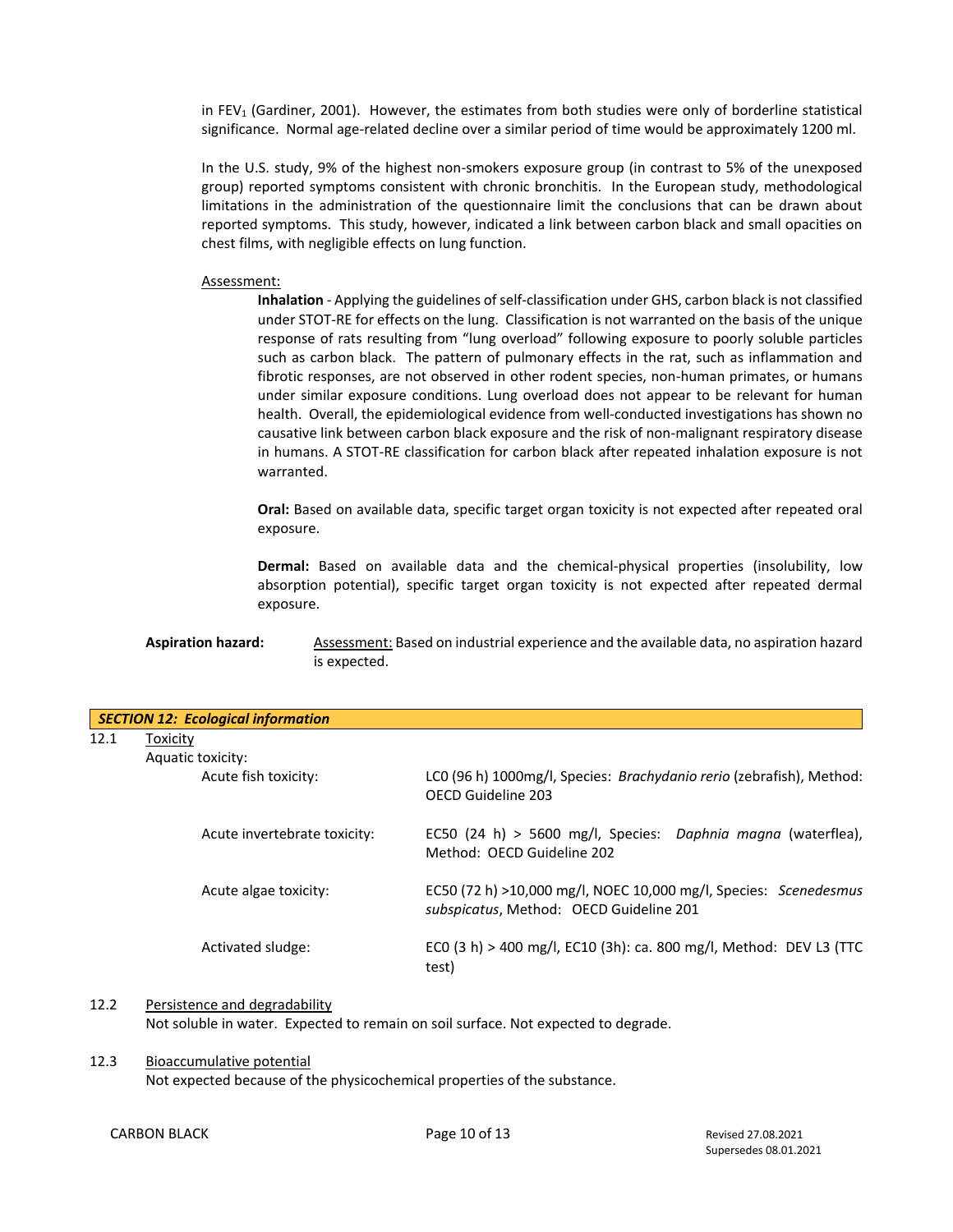- 12.4 Mobility in soil Not expected to migrate. Insoluble.
- 12.5 Results of PBT and vPvB assessment Carbon black is not a PBT or a vPvB.
- 12.6 Other adverse effects Not available.

|      | <b>SECTION 13: Disposal considerations</b> |  |                                                                                                                                                  |  |  |  |  |  |  |
|------|--------------------------------------------|--|--------------------------------------------------------------------------------------------------------------------------------------------------|--|--|--|--|--|--|
| 13.1 | Waste treatment methods                    |  |                                                                                                                                                  |  |  |  |  |  |  |
|      | Product disposal:                          |  | Product should be disposed of in accordance with the regulations issued by the<br>appropriate federal, provincial, state, and local authorities. |  |  |  |  |  |  |
|      | Container/Packaging disposal:              |  | Empty packaging must be disposed of in accordance with national and local<br>laws.                                                               |  |  |  |  |  |  |
|      | <b>SECTION 14: Transport information</b>   |  |                                                                                                                                                  |  |  |  |  |  |  |

The International Carbon Black Association organized the testing of seven ASTM reference carbon blacks according to the UN method, Self-Heating Solids. All seven reference carbon blacks were found to be "Not a self-heating substance of Division 4.2." The same carbon blacks were tested according to the UN method, Readily Combustible Solids and found to be "Not a readily combustible solid of Division 4.1;" under current UN Recommendations on the Transport of Dangerous Goods.

The following organizations do not classify carbon black as a "hazardous cargo" if it is "carbon, non-activated, mineral origin." Birla Carbon's carbon black products meet this definition.

| DOT  | <b>IMDG</b><br>ADR<br>RID | ICAO (air)    | IATA | ANTT |
|------|---------------------------|---------------|------|------|
| 14.1 | UN/ID No                  | Not regulated |      |      |
| 14.2 | Proper shipping name      | Not regulated |      |      |
| 14.3 | Hazard class              | Not regulated |      |      |
| 14.4 | Packing group             | Not regulated |      |      |
|      |                           |               |      |      |

## *SECTION 15: Regulatory information*

15.1 International Inventories:

Carbon black, CAS number 1333-86-4, appears on the following inventories:

| Australia:   | <b>AICS</b>                   |
|--------------|-------------------------------|
| Canada:      | DSL                           |
| China:       | <b>IECSC</b>                  |
| Europe (EU): | EINECS (EINECS-RN: 215-609-9) |
| Japan:       | <b>ENCS</b>                   |
| Korea:       | KECI                          |
| Philippines: | <b>PICCS</b>                  |
| Taiwan:      | <b>TCSI</b>                   |
| New Zealand: | <b>NZIOC</b>                  |
| USA:         | TSCA                          |

| <b>SECTION 16: Other Information</b> |                           |                           |                              |  |  |  |  |
|--------------------------------------|---------------------------|---------------------------|------------------------------|--|--|--|--|
| Contact Information                  |                           |                           |                              |  |  |  |  |
| Birla Carbon U.S.A., Inc.            | Birla Carbon Brasil Ltda. | Birla Carbon Egypt S.A.E. | Birla Carbon China (Weifang) |  |  |  |  |
| 370 Columbian Chemicals Lane         | Estrada Renê Fonseca S/N  | El-Nahda Road             | Co., Ltd.                    |  |  |  |  |

Supersedes 08.01.2021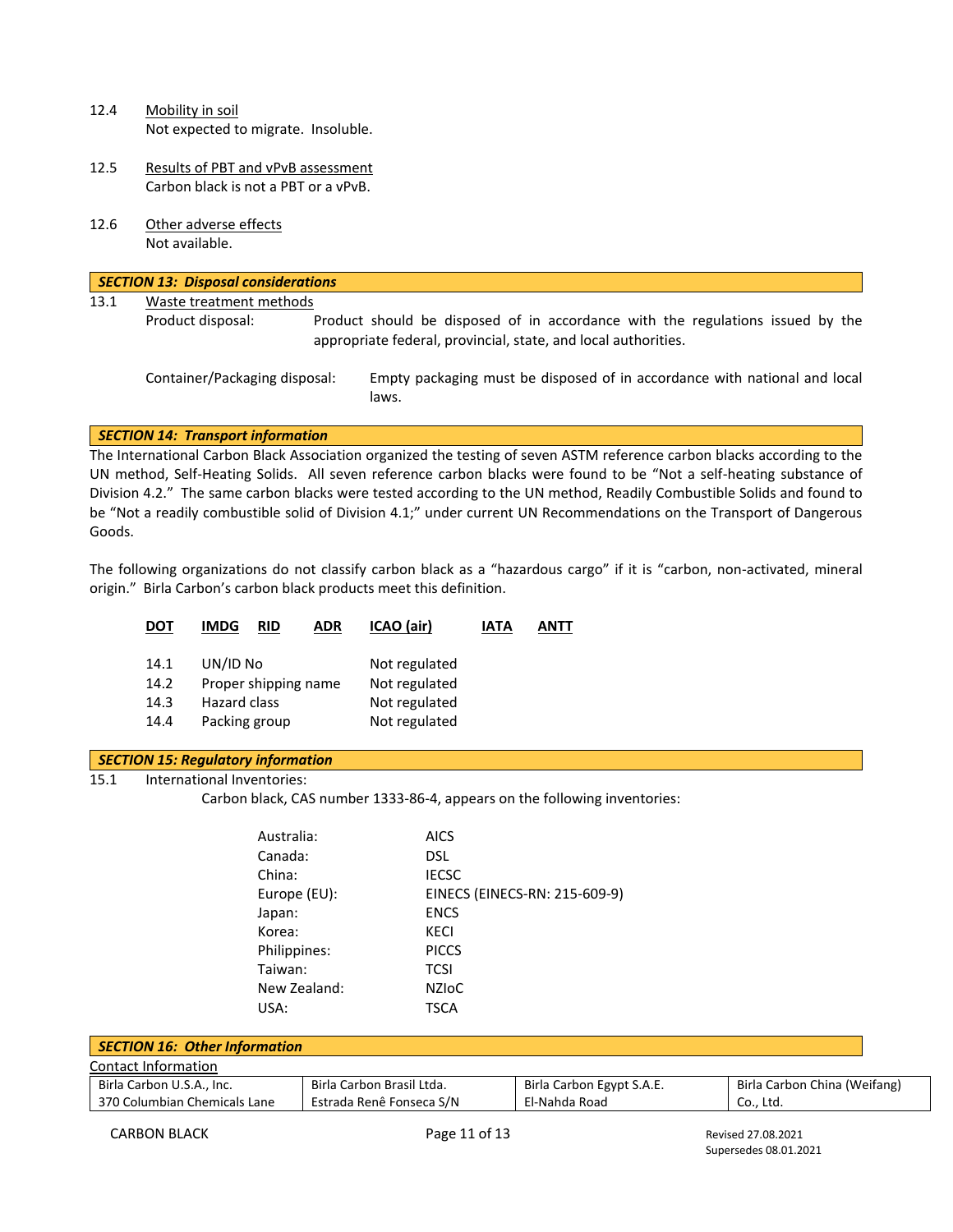| Franklin, LA 70538-1149, U.S.A. | Cubatão SP Brazil                | Amreya, Alexandria, Egypt          | Binhai Economic Development      |  |
|---------------------------------|----------------------------------|------------------------------------|----------------------------------|--|
| Telephone +1 337 836 5641       | CEP 11573-904                    | +20 3 47 70 102                    | Zone                             |  |
|                                 | PABX Operator +55 13 3362 7100   |                                    | Weifang, Shandong, 262737,       |  |
|                                 |                                  |                                    | <b>PRC</b>                       |  |
|                                 |                                  |                                    | Telephone +86 (0536) 530 5978    |  |
| Birla Carbon U.S.A., Inc.       | Birla Carbon Italy S.R.L.        | Birla Carbon India Private Limited | Birla Carbon China (Jining) Co.  |  |
| 3500 South Road S               | Via S Cassiano, 140              | K-16, Phase II, SIPCOT Industrial  | Ltd.                             |  |
| Ulysses, KS 67880-8103, U.S.A.  | I - 28069 San Martino di Trecate | Complex                            | No. 6, Chenguang Road, Jibei     |  |
| Telephone +1 620 356 3151       | (NO) Italy                       | Gummidipoondi-601201               | High-Tech Industry Park Zone     |  |
|                                 | Telephone +39 0321 7981          | Dist: Thiruvallur, Tamil Nadu      | Jining City, Shandong Province   |  |
|                                 |                                  | India                              | The People's Republic of China,  |  |
|                                 |                                  | +91 44 279 893 01                  | 272000                           |  |
|                                 |                                  |                                    | Telephone +86 (0537) 677 9018    |  |
| Birla Carbon Canada Ltd.        | Birla Carbon Hungary Ltd.        | Birla Carbon India Private Limited | Birla Carbon Korea Co., Ltd.     |  |
| 755 Parkdale Ave. North         | H - 3581 Tiszaújváros            | Village Lohop, Patalganga,         | #1-3, Ulha-Dong                  |  |
| P.O. Box 3398, Station C        | P.O.B. 61, Hungary               | Taluka: Khalapur                   | Yeosu city, cheonnam 555-290,    |  |
| Hamilton, Ontario L8H 7M2       | Telephone +36 49 544 000         | Dist.: Raigad 410207               | Korea                            |  |
| Canada                          |                                  | Maharashtra, India                 | Telephone 82-61-688-3330         |  |
| Telephone +1 905 544 3343       |                                  | +91 22 2192 250133                 |                                  |  |
| Birla Carbon Brasil Ltda.       | Birla Carbon Spain, S.L.U.       | Birla Carbon India Private Limited | Birla Carbon Thailand Public Co. |  |
| Via Frontal km, 1, S/N. Polo    | Carretera Gajano-Pontejos        | Murdhwa Industrial Area            | Ltd.                             |  |
| Petroquimico                    | 39792 Gajano, Cantabria          | P.O. Renukook, Dist: Sonebhadra    | 44 M.1, T. Posa, A. Muang        |  |
| Camaçari Bahia Brazil           | Apartado 283, Santander, Spain   | U.P. Pin $-$ 231 217               | Angthong 14000                   |  |
| CEP 42.810-320                  | Telephone +34 942 503030         | India                              | +66 35 672 150-4                 |  |
| Telephone +55 71 3616 1100      |                                  | +91 5446 252 387/88/89/90/91       |                                  |  |

## References:

Borm, P.J.A., Cakmak, G., Jermann, E., Weishaupt C., Kempers, P., van Schooten,FJ., Oberdorster, G., Schins, RP. (2005) Formation of PAH-DNA adducts after in-vivo and vitro exposure of rats and lung cell to different commercial carbon blacks. Tox.Appl. Pharm. 1:205(2):157-67.

Buechte, S, Morfeld, P, Wellmann, J, Bolm-Audorff, U, McCunney, R, Piekarski, C. (2006) Lung cancer mortality and carbon black exposure – A nested case-control study at a German carbon black production plant. J.Occup. Env.Med. 12: 1242-1252.

Dell, L, Mundt, K, Luipold, R, Nunes, A, Cohen, L, Heidenreich, M, Bachand, A. (2006) A cohort mortality study of employees in the United States carbon black industry. J.Occup. Env. Med. 48(12): 1219-1229.

Driscoll KE, Deyo LC, Carter JM, Howard BW, Hassenbein DG and Bertram TA (1997) Effects of particle exposure and particle-elicited inflammatory cells on mutation in rat alveolar epithelial cells. Carcinogenesis 18(2) 423- 430.

Gardiner K, van Tongeren M, Harrington M. (2001) Respiratory health effects from exposure to carbon black: Results of the phase 2 and 3 cross sectional studies in the European carbon black manufacturing industry. Occup. Env. Med. 58: 496-503.

Harber P, Muranko H, Solis S, Torossian A, Merz B. (2003) Effect of carbon black exposure on respiratory function and symptoms. J. Occup. Env. Med. 45: 144-55.

ILSI Risk Science Institute Workshop: The Relevance of the Rat Lung Response to Particle to Particle Overload for Human Risk Assessment. Inh. Toxicol. 12:1-17 (2000).